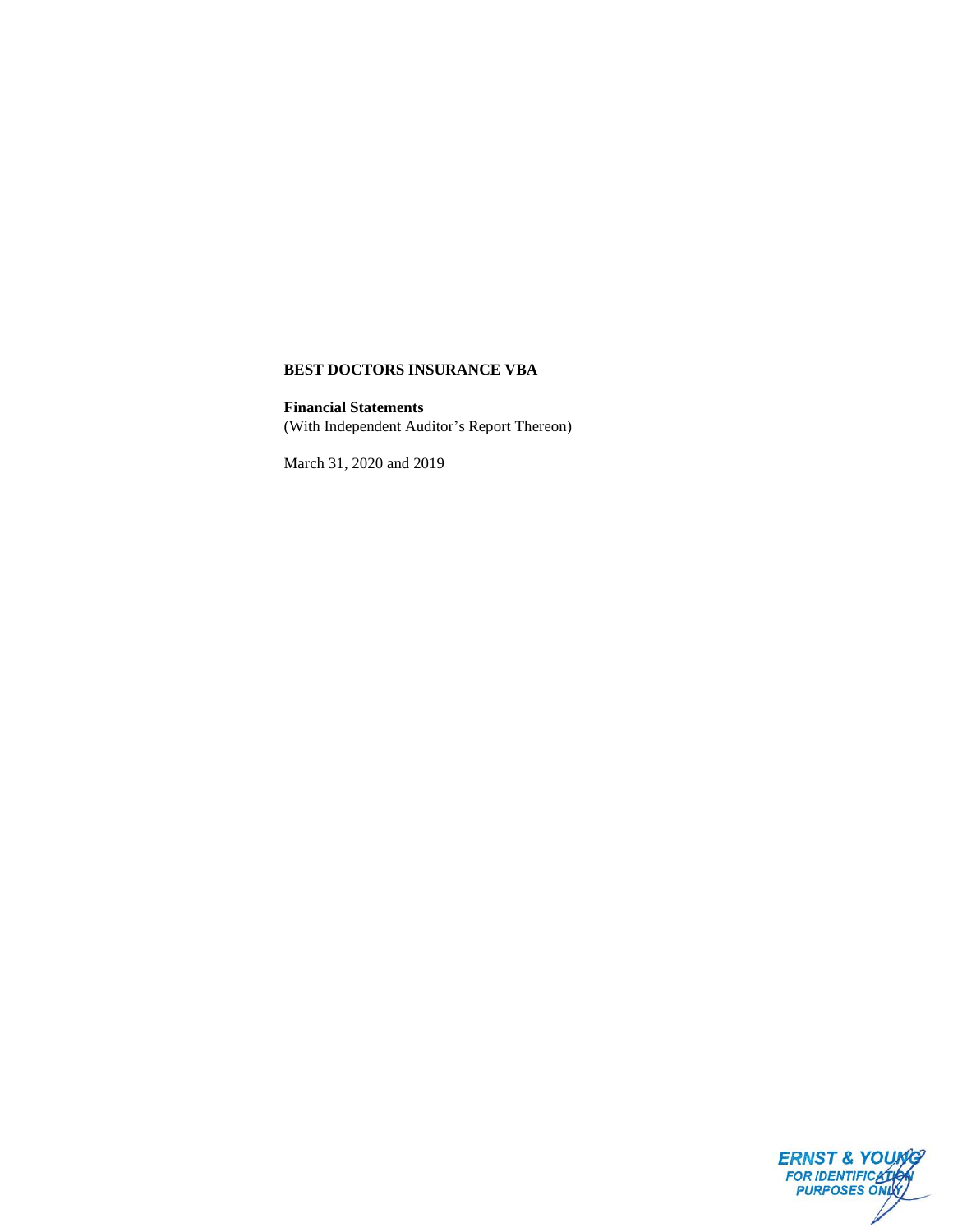# Best Doctors Insurance VBA Index March 31, 2020 and 2019

|                                              | Page(s)  |
|----------------------------------------------|----------|
| Independent Auditor's Report                 |          |
| <b>Financial Statements</b>                  |          |
| <b>Balance Sheet</b>                         | 2        |
| Statement of Income                          | 3        |
| Statement of Changes in Shareholder's Equity | 4        |
| <b>Statement of Cash Flows</b>               | 5        |
| Notes to Financial Statements                | $6 - 11$ |

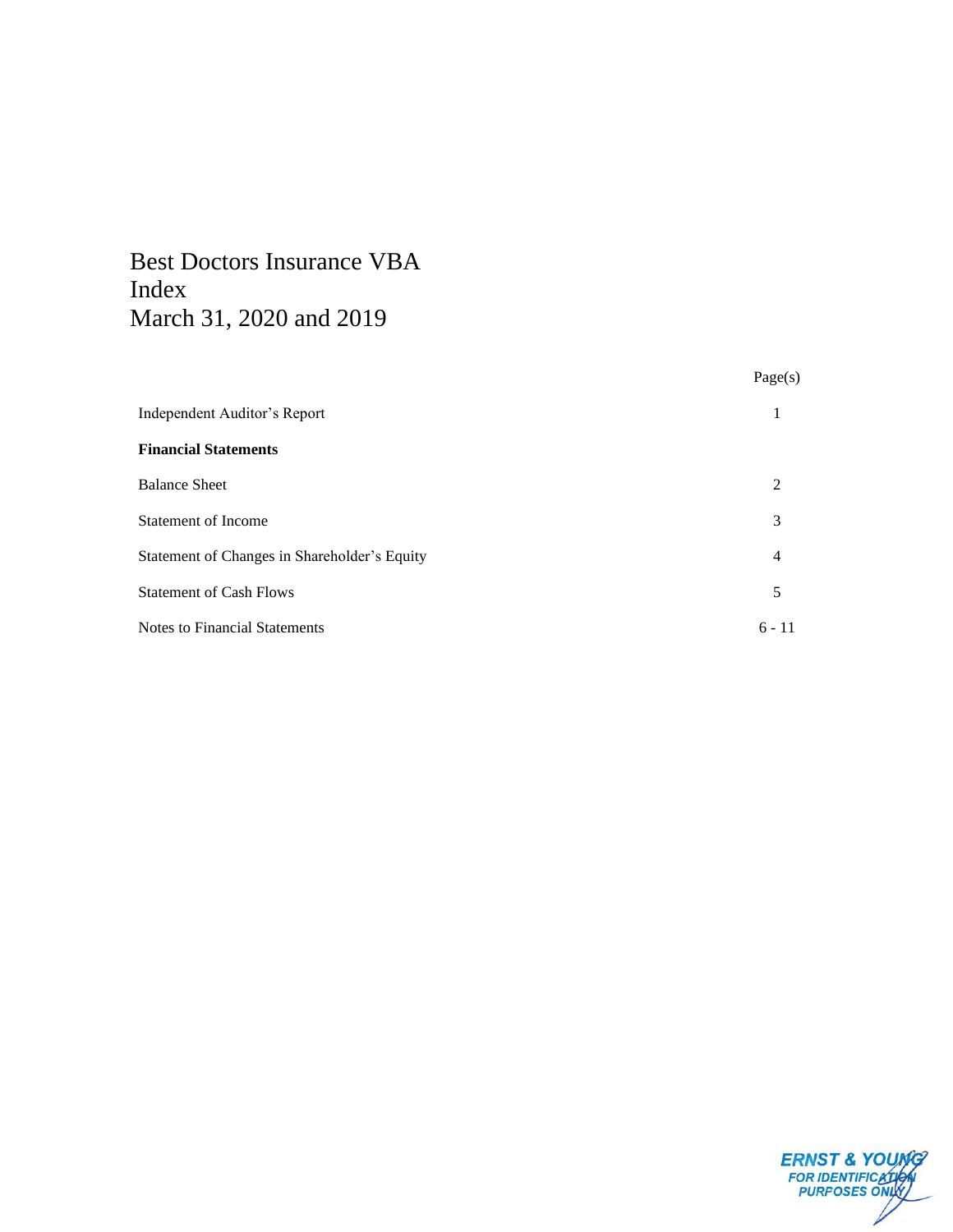

**Ernst & Young Dutch Caribbean** Vondellaan 4 P.O. Box 197 Oranjestad, Aruba

Tel: +(297) 521 4400 Fax: +(297) 582 6548 ey.com

# To the Management and Supervisory Board of Best Doctors Insurance VBA

# *Report on the audit of the financial statements*

# *Opinion*

We have audited the accompanying financial statements of Best Doctors Insurance VBA, which comprise of:

- Balance sheet as at March 31, 2020
- Statement of Income for year ended March 31, 2020
- Statement of Changes in Shareholder's Equity for the year ended March 31, 2020
- Statement of Cash Flows for the year ended March 31, 2020
- $\triangleright$  Notes to the financial statements

In our opinion, the accompanying financial statements present fairly, in all material respects, the financial position of Best Doctors Insurance VBA as of March 31, 2020 and the results of its operations and its cash flows for the year then ended in accordance with accounting principles generally accepted in the United States of America.

# *Basis for Opinion*

We conducted our audit in accordance with International Standards on Auditing ("ISAs"). Our responsibilities under those standards are further described in the *Auditor's Responsibilities for the Audit of the Financial Statements* section of our report. We are independent of the Company in accordance with the International Ethics Standards Board of Accountants' (IESBA) International Code of Ethics for Professional Accountants (including International Independence Standards) ("IESBA Code"), and we have fulfilled our other ethical responsibilities in accordance with the IESBA Code. We believe that the audit evidence we have obtained is sufficient and appropriate to provide a basis for our opinion.

# *Responsibilities of management for the financial statements*

Management is responsible for the preparation and fair presentation of these financial statements in accordance with accounting principles generally accepted in the United States of America. Furthermore, management is responsible for such internal control as it determines is necessary to enable the preparation of the financial statements that are free from material misstatement, whether due to fraud or error. In preparing the financial statements, management is responsible for assessing the Company's ability to continue as a going concern, disclosing, as applicable, matters related to going concern and using the going concern basis of accounting unless management either intends to liquidate the Company or to cease operations, or has no realistic alternative but to do so.

The Supervisory Board is responsible for overseeing the Company's financial reporting process.

# *Auditor's responsibilities for the audit of the financial statements*

Our objectives are to obtain reasonable assurance about whether the financial statements as a whole are free from material misstatement, whether due to fraud or error, and to issue an auditor's report that includes our opinion. Reasonable assurance is a high level of assurance, but is not a guarantee that an audit conducted in accordance with International Standards on Auditing will always detect a material misstatement when it exists. Misstatements can arise from fraud or error and are considered material if, individually or in the aggregate, they could reasonably be expected to influence the economic decisions of users taken on the basis of these financial statements.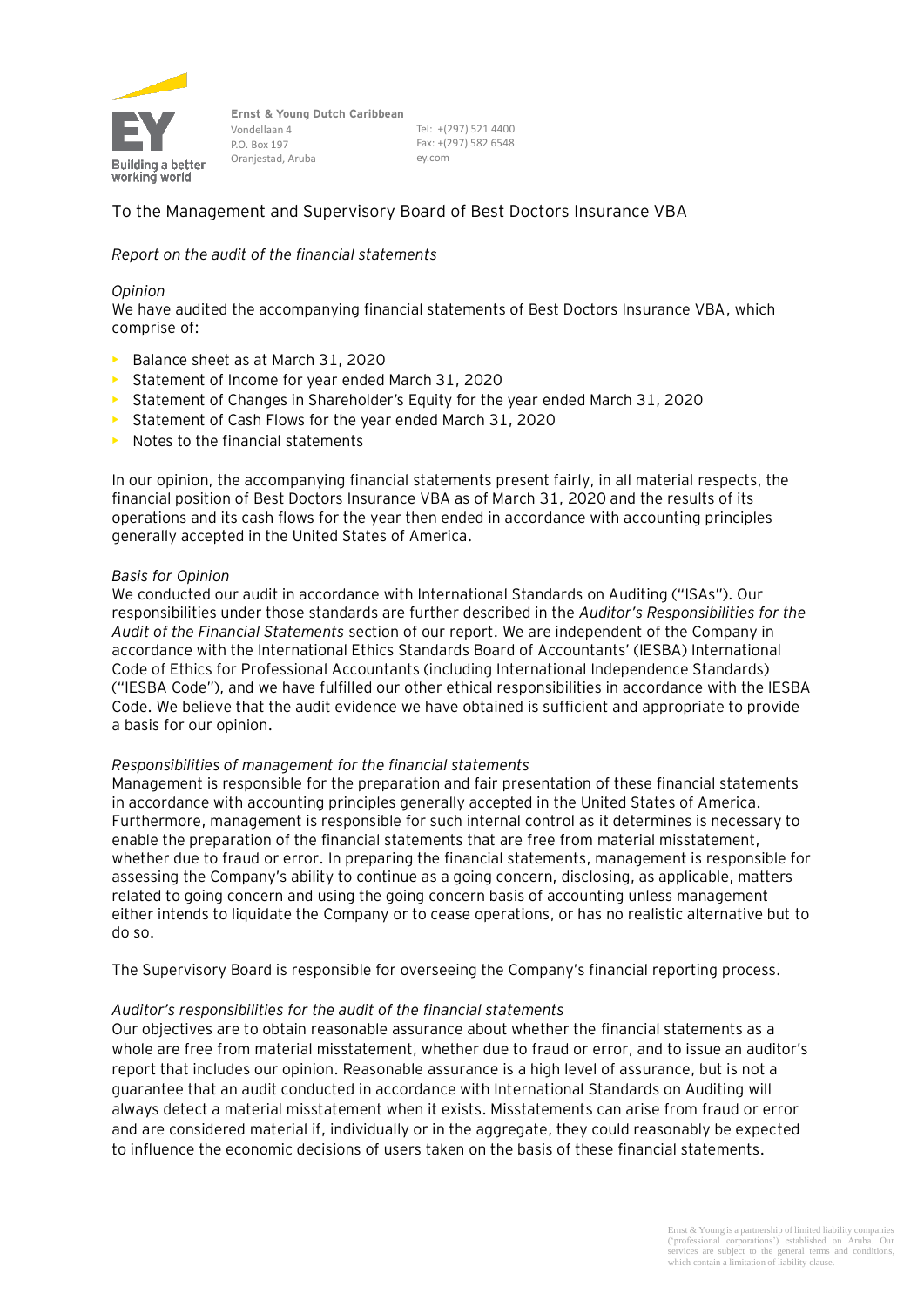

As part of an audit in accordance with ISAs, we exercise professional judgment and maintain professional skepticism throughout the audit. We also:

- Identify and assess the risks of material misstatement of the financial statements, whether due to fraud or error, design and perform audit procedures responsive to those risks, and obtain audit evidence that is sufficient and appropriate to provide a basis for our opinion. The risk of not detecting a material misstatement resulting from fraud is higher than for one resulting from error, as fraud may involve collusion, forgery, intentional omissions, misrepresentations, or the override of internal control.
- Obtain an understanding of internal control relevant to the audit in order to design audit procedures that are appropriate in the circumstances, but not for the purpose of expressing an opinion on the effectiveness of the Company's internal control.
- Evaluate the appropriateness of accounting policies used and the reasonableness of accounting estimates and related disclosures made by management.
- $\triangleright$  Conclude on the appropriateness of management's use of the going concern basis of accounting and based on the audit evidence obtained, whether a material uncertainty exists related to events or conditions that may cast significant doubt on the Company's ability to continue as a going concern. If we conclude that a material uncertainty exists, we are required to draw attention in our auditor's report to the related disclosures in the financial statements or, if such disclosures are inadequate, to modify our opinion. Our conclusions are based on the audit evidence obtained up to the date of our auditor's report. However, future events or conditions may cause the Company to cease to continue as a going concern.
- Evaluate the overall presentation, structure and content of the financial statements, including the disclosures, and whether the financial statements represent the underlying transactions and events in a manner that achieves fair presentation.

We communicate with Management and the Supervisory Board regarding, among other matters, the planned scope and timing of the audit and significant audit findings, including any significant findings in internal control that we identify during our audit.

Oranjestad, August 20, 2020 11865828 070/gdc/jz

For Ernst & Young Accountants

Garrick de Cuba, MSc, RA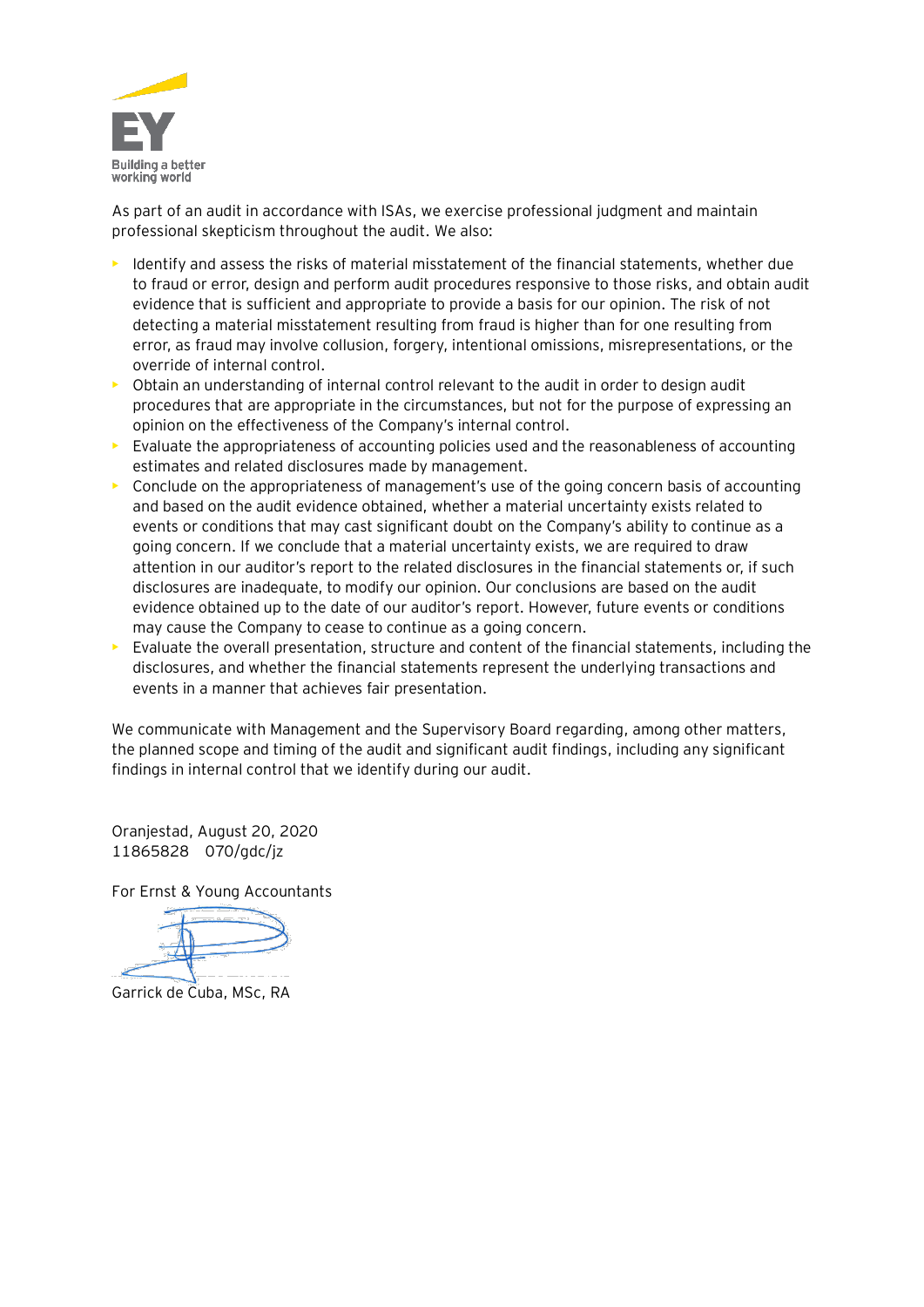Balance Sheet

March 31, 2020 and March 31, 2019 *(Expressed in United States Dollars)*

|                                                           | 2020            |    | 2019       |
|-----------------------------------------------------------|-----------------|----|------------|
| <b>Assets</b>                                             |                 |    |            |
| Cash and cash equivalents                                 | \$<br>545,198   | \$ | 592,968    |
| Long-term investment (Note 5)                             | 492,598         |    | 492,598    |
| Accrued interest receivable                               | 2,692           |    | 3,471      |
| Premiums receivable                                       | 23,327          |    | 66,014     |
| Deferred acquisition costs                                | 9,512           |    | 42,476     |
| <b>Total assets</b>                                       | \$<br>1,073,327 | \$ | 1,197,527  |
| <b>Liabilities</b>                                        |                 |    |            |
| Reserve for outstanding losses and loss expenses (Note 6) | \$<br>15,301    | \$ | 67,726     |
| Unearned premium reserve                                  | 38,002          |    | 169,560    |
| Due to related companies (Note 7)                         | 464,071         |    | 318,303    |
| Accounts payable and accrued expenses                     | 51.997          |    | 81,657     |
| <b>Total liabilities</b>                                  | \$<br>569,371   | S  | 637,246    |
| Shareholder's equity                                      |                 |    |            |
| Share capital (Note 10)                                   | 113,000         |    | 113,000    |
| Additional paid in capital                                | 1,246,000       |    | 1,246,000  |
| Retained earnings                                         | (855,044)       |    | (798, 719) |
| Total shareholder's equity                                | 503,956         |    | 560,281    |
| Total liabilities and shareholder's equity                | \$<br>1,073,327 | \$ | 1,197,527  |
|                                                           |                 |    |            |

*The accompanying notes are an integral part of these financial statements.*

Signed on behalf of the Board

\_\_\_\_\_\_\_\_\_\_\_\_\_\_\_\_\_\_\_\_\_\_\_\_\_\_ Director

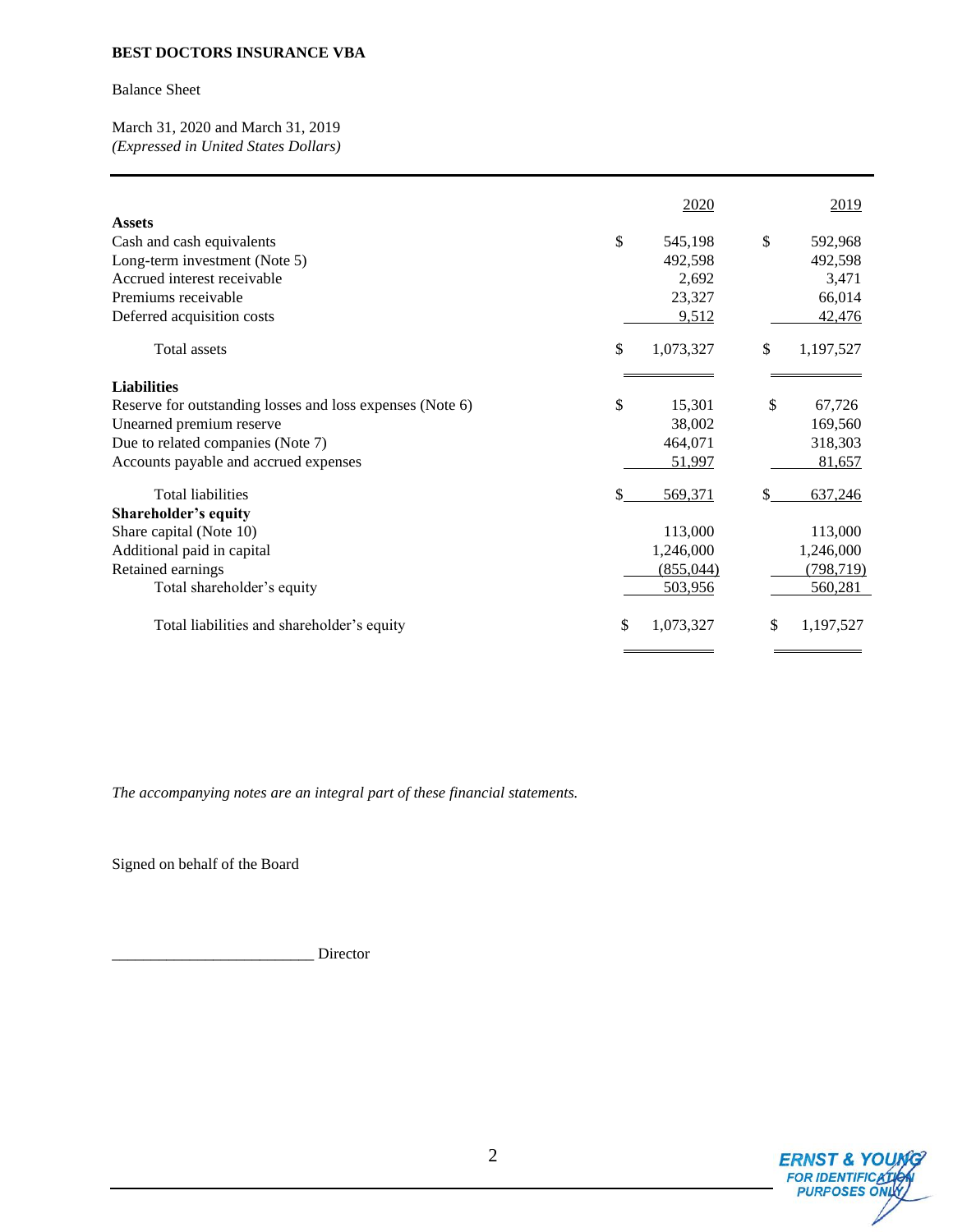Statement of Income

Year ended March 31, 2020 and March 31, 2019 *(Expressed in United States Dollars)*

|                                            | 2020           | 2019             |
|--------------------------------------------|----------------|------------------|
| <b>Underwriting income</b>                 |                |                  |
| Gross premiums written-direct              | \$<br>72,189   | \$<br>429,482    |
| Movement in unearned premiums              | 131,558        | 81,225           |
| Net premiums earned                        | 203,747        | 510,707          |
| Transaction fee income                     | 150            | 2,475            |
| Total underwriting income                  | 203,897        | 513,182          |
| <b>Underwriting expenses</b>               |                |                  |
| Losses and loss expenses incurred (Note 6) | 17,838         | 415,955          |
| Excess of loss reinsurance premium         | 94,094         | 7,574            |
| Sales and Commission fees                  | 49,277         | 132,440          |
| Total underwriting expenses                | 161,209        | 555,969          |
| Net underwriting loss                      | 42,688         | (42, 787)        |
| Other income (expenses)                    |                |                  |
| Net investment income                      | 8,515          | 4,630            |
| General and administrative expenses        | (107, 528)     | (205, 309)       |
| Net loss before tax                        | \$<br>(56,325) | \$<br>(243, 466) |
| Profit tax                                 |                |                  |
| Net loss after tax                         | \$<br>(56,325) | (243, 466)       |

*The accompanying notes are an integral part of these financial statements.*

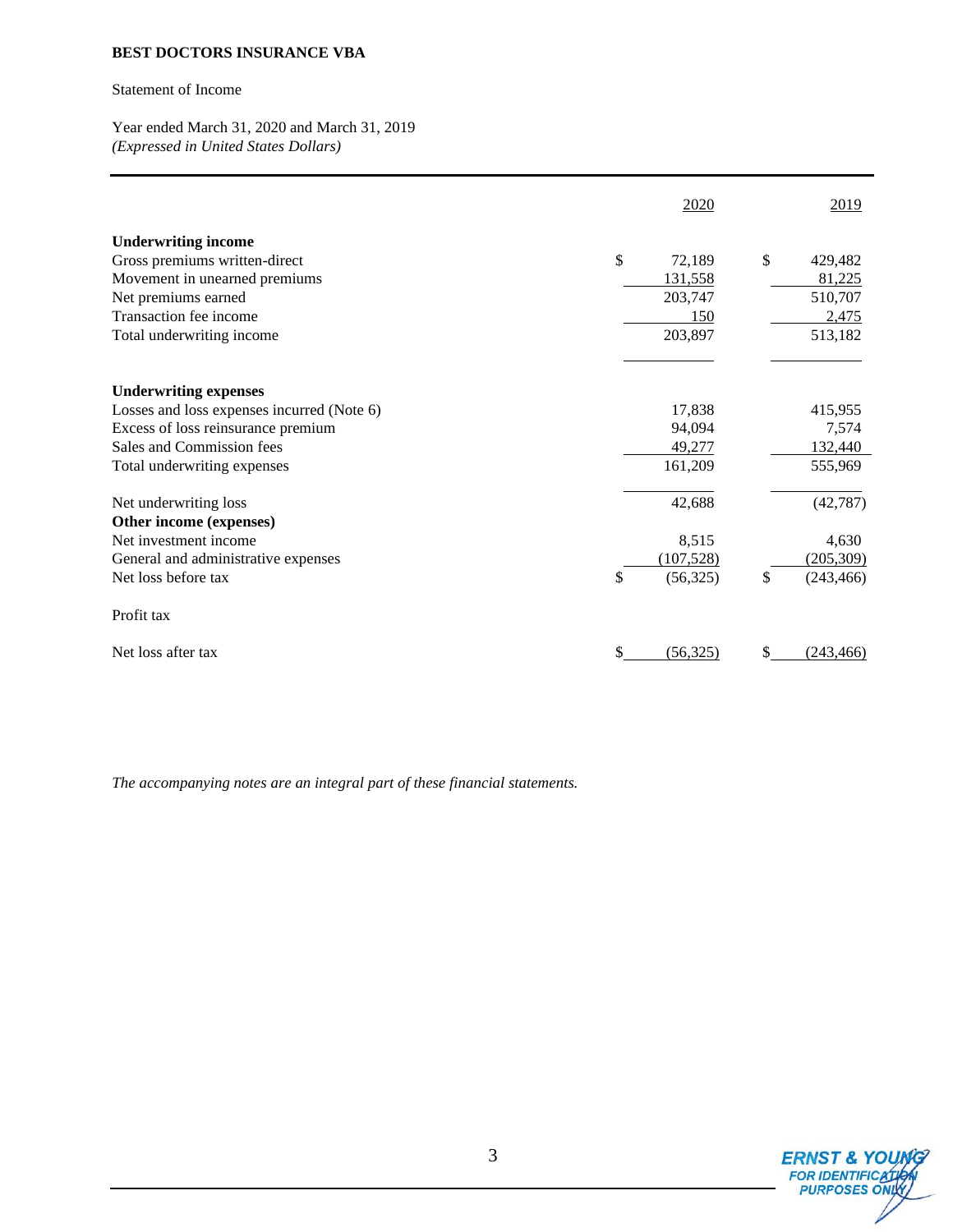Statements of Changes in Shareholder's Equity

Year ended March 31, 2020 and March 31, 2019 *(Expressed in United States Dollars)*

|                                   | <b>Share</b><br>Capital | Additional<br>paid in<br>Capital | Retained<br><u>earnings</u> | Shareholder's<br>equity |
|-----------------------------------|-------------------------|----------------------------------|-----------------------------|-------------------------|
| Balance March 31, 2018            | \$<br>113,000           | \$<br>76,000                     | \$<br>(569, 045)            | \$<br>(380, 045)        |
| Net loss                          |                         |                                  | (243, 466)                  | (243, 466)              |
| Prior Year Adjustment             |                         |                                  | 13,792                      | 13,792                  |
| <b>Additional Paid in Capital</b> |                         | 1,170,000                        |                             | 1,170,000               |
| Balance March 31, 2019            | \$<br>113,000           | \$1,246,000                      | \$<br>(798, 719)            | \$<br>560,281           |
| Net loss                          |                         |                                  | (56,325)                    | (56,325)                |
| Balance March 31, 2020            | \$<br>113,000           | \$1,246,000                      | \$<br>(855,044)             | \$<br>503,956           |

*The accompanying notes are an integral part of these financial statements.*

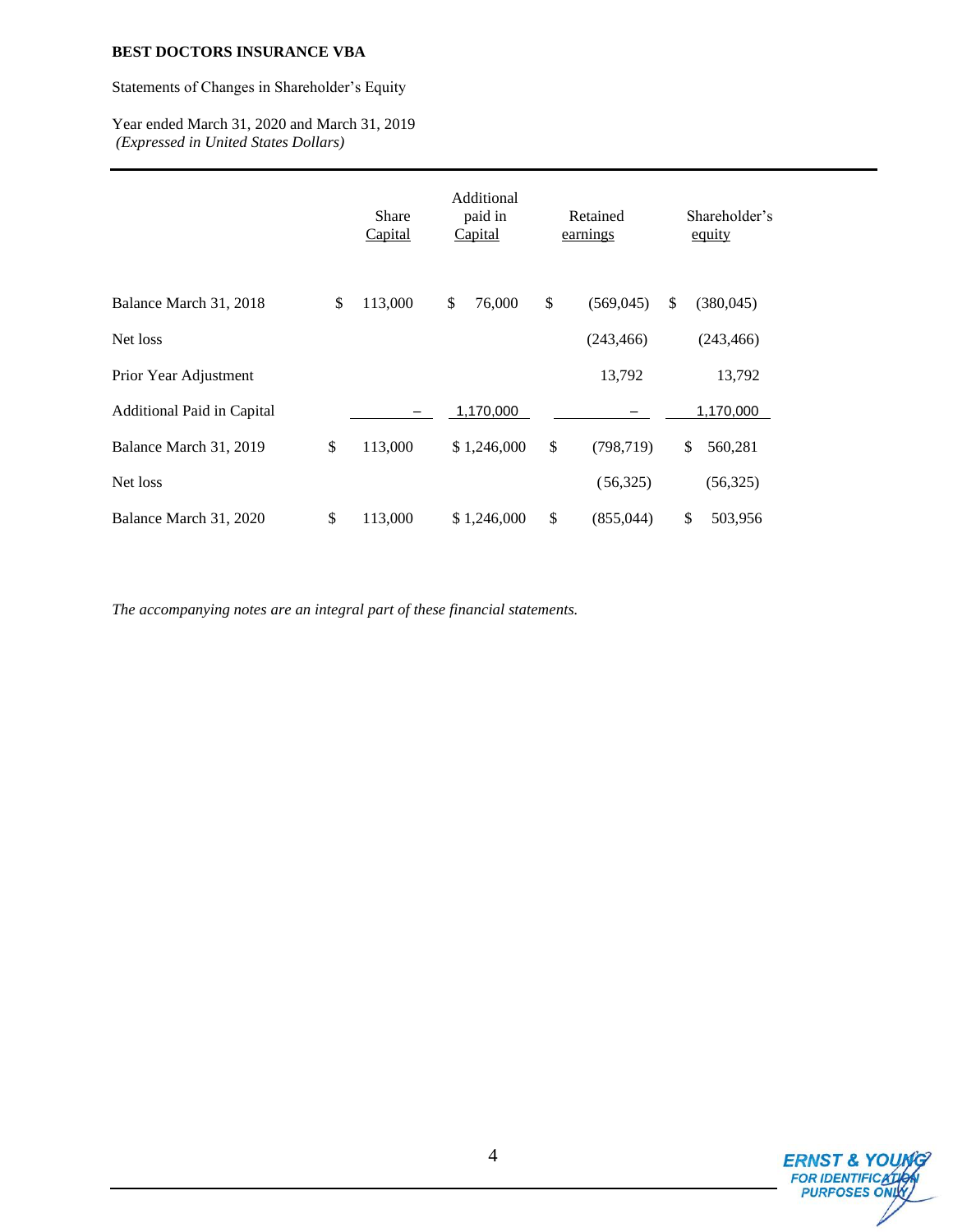Statements of Cash Flows Years ended March 31, 2020 and 2019

*(Expressed in United States Dollars)*

|                                                                                             | 2020                  | 2019               |
|---------------------------------------------------------------------------------------------|-----------------------|--------------------|
| <b>Cash flows from operating activities</b>                                                 |                       |                    |
| Net loss                                                                                    | \$<br>(56,325)        | \$<br>(243, 466)   |
| Adjustments to reconcile net loss to net cash                                               |                       |                    |
| Provided by operating activities:                                                           |                       |                    |
| Prior year Adjustment                                                                       |                       | 13,792             |
| Changes in non-cash working capital:                                                        |                       |                    |
| Accrued interest receivable                                                                 | 779                   | (2,569)            |
| Premiums receivable                                                                         | 42,687                | (25, 587)          |
| Due from / to related companies                                                             | 145,768               | 515,773            |
| Deferred acquisition costs                                                                  | 32,964                | 4,661              |
| Outstanding losses and loss expenses                                                        | (52, 425)             | (646, 625)         |
| Unearned premium reserve                                                                    | (131, 558)            | (17, 368)          |
| Accounts payable and accrued expenses                                                       | (29,660)              | (3, 448)           |
| Cash flows (used in) / from operating activities                                            | (47,770)              | (404, 837)         |
| <b>Cash flows from investing activities</b>                                                 |                       |                    |
| Additional paid capital                                                                     |                       | 1.170.000          |
| Cash flows provided by investing activities                                                 |                       | 1,170,000          |
| Net increase in cash and cash equivalents<br>Cash and cash equivalents at beginning of year | (47,770)<br>1,085,566 | 765,163<br>320,403 |
|                                                                                             |                       |                    |
| Cash and cash equivalents at end of year                                                    | \$<br>1,037,796       | \$<br>1,085,566    |

*The accompanying notes are an integral part of these financial statements.*

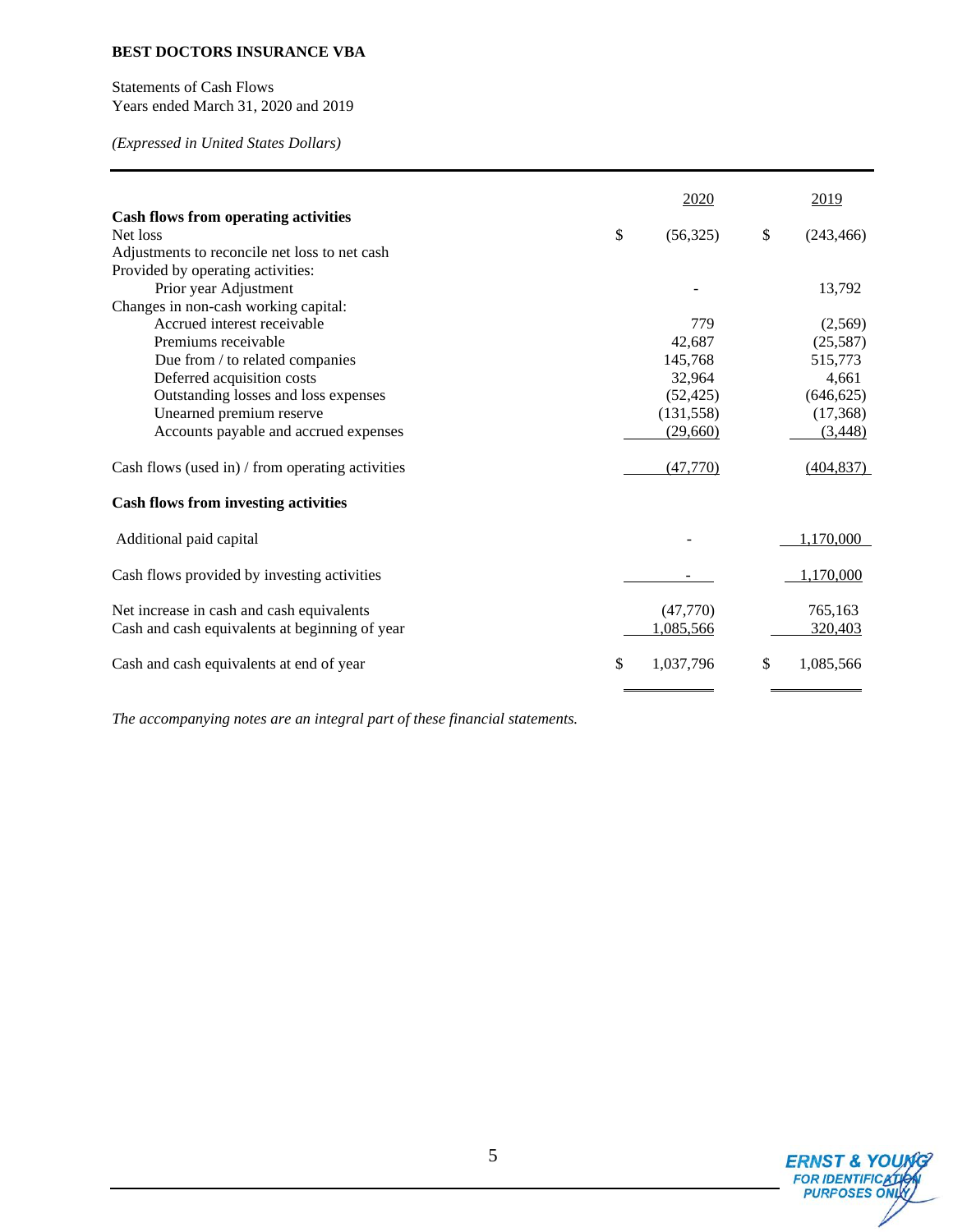Notes to Financial Statements

#### March 31, 2020 and 2019

#### 1. **General**

Best Doctors Insurance VBA (the "Company") was incorporated under the laws of Aruba on November 29, 2011. The registered business address of the Company is Seroe Lopes 5C-1, Paradera, Aruba. The Company obtained their permit to operate as a general insurance company on February 1, 2013. The Company commenced writing business in March, 2013.

The Company is a wholly owned subsidiary of Best Doctors Insurance ("BDIL"), a company incorporated in Bermuda. The ultimate parent of the company is Primary Group Limited, a Bermuda Company. The Company insures the healthcare risks of individuals and corporations, located in Aruba, on claims-made and occurrence bases.

The Company currently provides cover to a limit of \$5,000,000 or less per person per policy year depending on the policy agreements. The Company retains the first \$1,000,000 of its gross liability per covered person per contract year.

Effective from July 1, 2018, The Company ceased writing new business. After evaluation of the results of The Company for the year ended March 31, 2018, and taking into consideration the lack of significant commercial opportunities that could provide an increase in The Company's business volume, the Company has made the decision to discontinue operations in the near future once approved by the CBA as requested by the company on April 5, 2019. As of the date of this report, The Company has not received feedback on its request to the CBA.

Primary Group Limited provided a comfort letter asserting adequate financial support to Best Doctors Insurance Company VBA when required to maintain the Company as a going concern for the twelve months from the date of signing financial statements as at and for the year ended 31 March 2020.

The Company's outlook until the operations are discontinued is to be profitable. The Company's management does not expect the discontinuation of the operations to take place within a year of the date of the balance sheet date.

## 2. **Summary of significant accounting policies**

The Company has consistently applied the following accounting policies to all periods presented in these financial statements.

## *(a) Basis of accounting*

The accompanying financial statements are prepared in conformity with accounting principles generally accepted in the United States of America ("US GAAP") which require management to make estimates and assumptions that affect amounts reported in the financial statements and accompanying notes. Management believes that the estimates utilized in preparing these financial statements are reasonable. Actual results could differ from those estimates. The financial statements of the Company are presented in United States dollars (USD or \$), which is the functional currency of the Company and rounded to the nearest USD.

#### *(b) Functional and presentation currency*

Assets and liabilities denominated in currencies other than the U.S. dollar are translated into USD at year-end exchange rates. The Aruban Florin ("AWG") is pegged to the US dollar at a fixed exchange rate of 1.79 and therefore its value versus other currencies fluctuates with the US dollar. Transactions denominated in foreign currencies are translated at the foreign currency exchange rates on the transaction date.

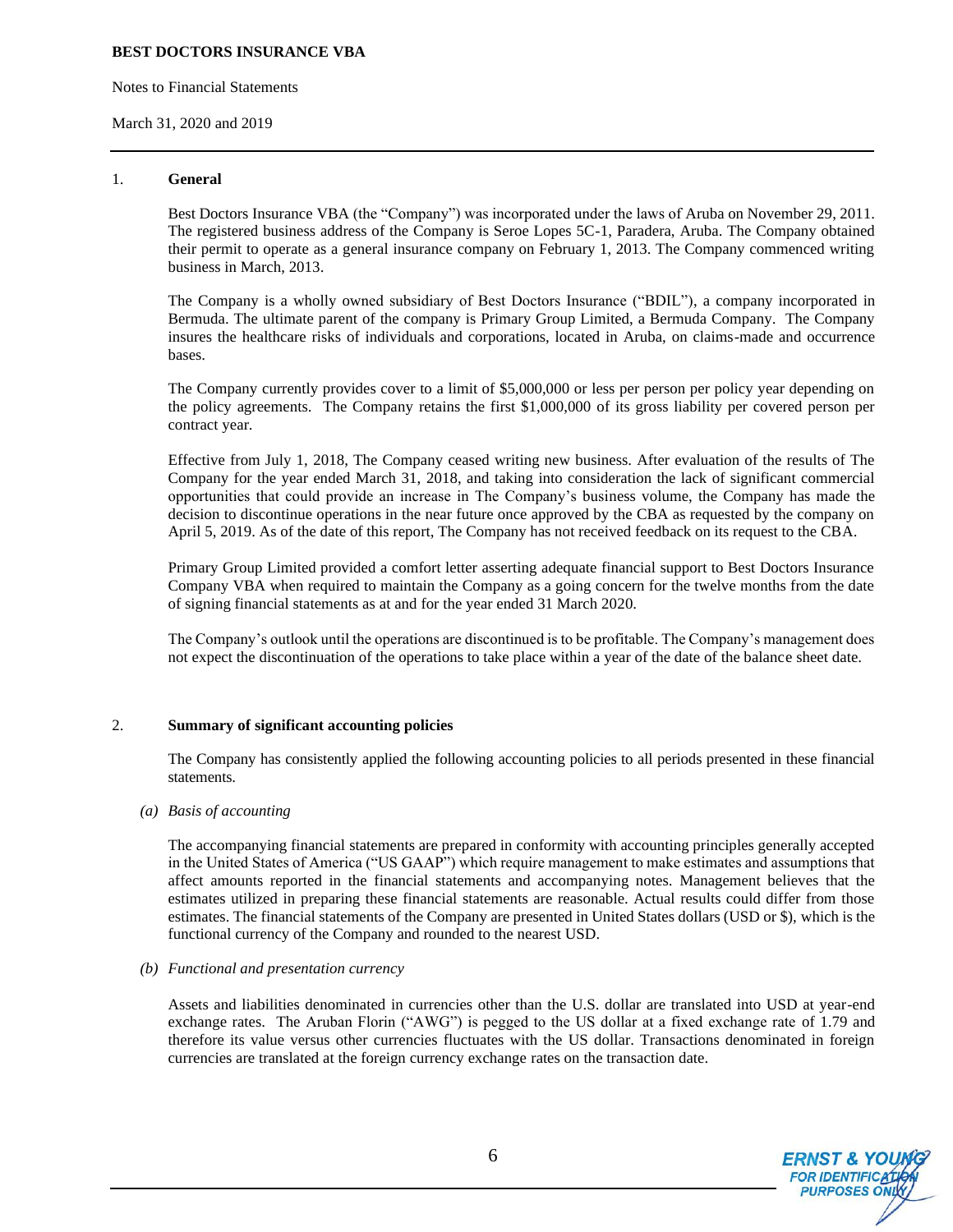Notes to Financial Statements

March 31, 2020 and 2019

#### 2. **Summary of significant accounting policies** (continued)

#### *(c) Premiums written and net premium earned*

Premiums written are recorded on the accrual basis. Premiums are recognized as income on a pro-rata basis over the terms of the underlying contracts with the unearned portion deferred in the balance sheet.

*(d) Commission fees and deferred acquisition costs*

Commissions are paid to sales agents and agencies once the contract is effective and premium is paid. The commission payment is entered as deferred acquisition costs. Deferred acquisition costs are reclassified to commission expense as the revenue from the underlying insurance contract is earned.

*(e) Transaction fee income*

Transaction fee income is recognized on each policy at a fixed rate once the policy is written.

*(f) Reserve for outstanding losses and loss adjustment expenses*

The reserve for outstanding losses and loss adjustment expenses is estimated on a total basis for the parent company including the Company. Due to the size of Aruba, the data is not enough to apply traditional statistical methods. Subsequently the total estimated reserve is divided for the parent company and the Company based on their respective insurance premiums. The reserve is provided on the basis of current estimates made by the parent company's actuary (BDIL). Management believes that the reserve for outstanding losses and loss adjustment expenses will be adequate to cover the ultimate net cost of losses incurred to the balance sheet date. This reserve is an estimate and actual losses may be significantly greater or lesser than the amount recorded. It is reasonably possible that management will need to revise this estimate significantly. Any subsequent differences arising are recorded in the year in which they are determined. The reserve for outstanding losses and loss adjustment expenses is not discounted.

*(g) Long-term investment*

The long-term investment represents a time deposit with maturity of more than one year when purchased. The time deposit is classified as held-to-maturity and carried at cost based on management's intention to hold the investments to maturity.

## *(h) Cash and cash equivalents*

Cash and cash equivalents comprises of current deposits with banks. Cash equivalents are short-term highly liquid investments that are readily convertible to known amounts of cash.

*(i) Income taxes*

The Company is subject to income taxes. Income tax on the taxable income for the year, if any, is comprised of current tax and is recognized in the statement of income. Current tax, if any, is expected tax payable on the taxable income for the year, using tax rates enacted or substantially enacted at balance sheet date, and any adjustment to tax payable in respect of previous years.

The tax jurisdiction where the Company files income tax returns is Aruba.

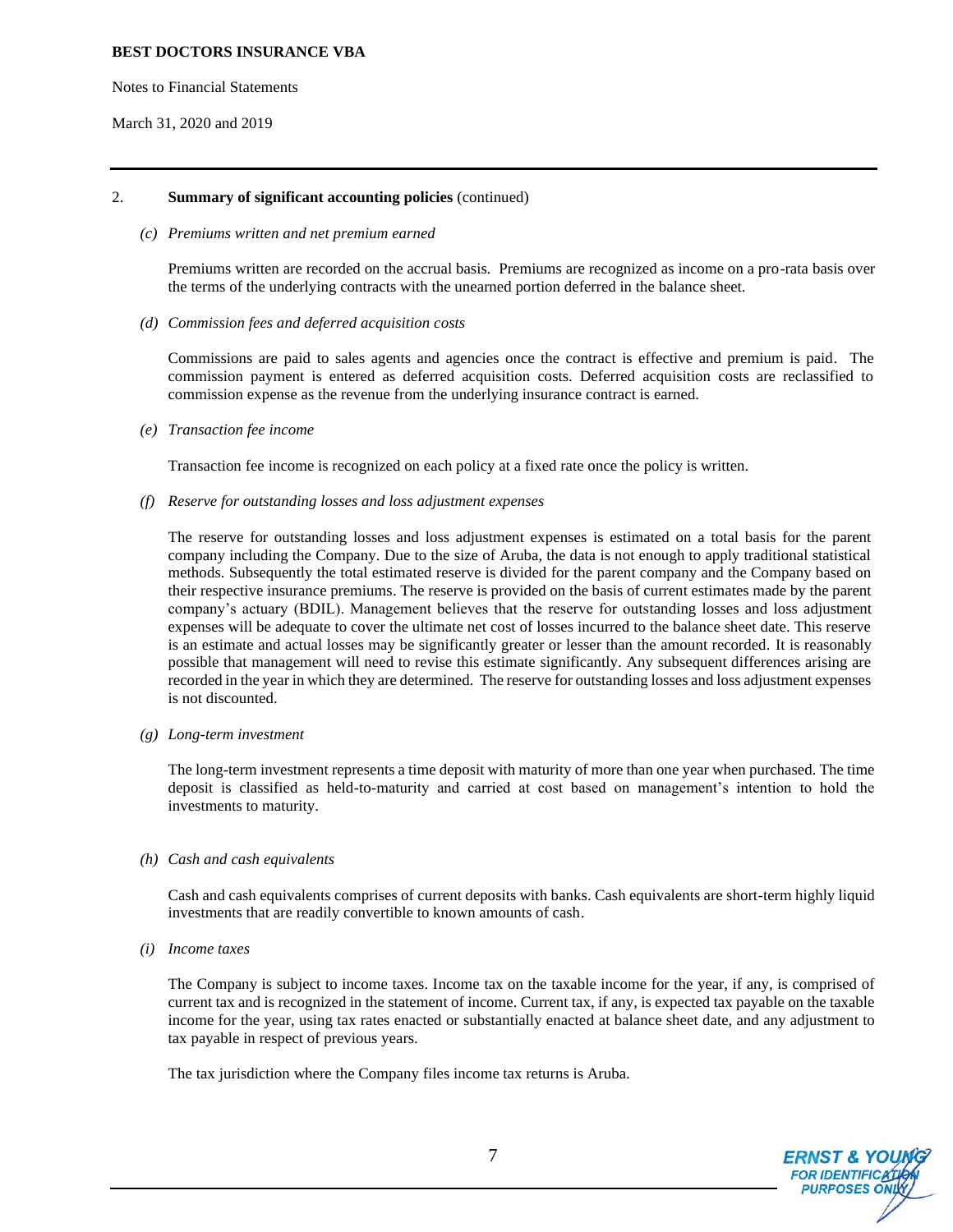Notes to Financial Statements

March 31, 2020 and 2019

#### 3. **Use of judgements and estimates**

The preparation of financial statements in compliance with US GAAP requires management to make estimates and assumptions that affect amounts reported in the financial statements and accompanying notes. Management believes that the estimates utilized in preparing these financial statements are reasonable. Actual results could differ from those estimates. Estimates and underlying assumptions are reviewed on an ongoing basis. Revisions to estimates are recognized prospectively.

## 4. **Concentrations of credit risk**

As at March 31, 2020 and 2019, cash, cash equivalents and long-term investment comprise of USD 1,037,796 and USD 1,085,566 respectively, held by one bank domiciled in Aruba which management believes is a high credit quality financial institution. The Company's management evaluates the financial strength and stability of this institution on an ongoing basis.

## 5. **Long-term investment**

The Company has a time deposit with the Caribbean Mercantile Bank N.V. ("CMB") for the amount of AWG 881,750 (USD 492,598), with the maturity date of November 20, 2020 and an interest rate of 1.9%.

#### 6. **Reserve for outstanding losses and loss adjustment expenses**

#### (i) Reserve for outstanding losses and loss adjustment expenses

|                                      | As at<br>March 31, 2020 | As at<br>March 31, 2019 |
|--------------------------------------|-------------------------|-------------------------|
| <b>IBNR</b><br><b>LAE Reserves</b>   | 13,363<br>1.938         | 62,931<br>4.795         |
| Total reserve for outstanding losses | \$15,301                | \$67,726                |

#### (ii) Statement of reserve for outstanding losses

|                                                 | As at<br>March 31, 2020 | As at<br>March 31, 2019 |
|-------------------------------------------------|-------------------------|-------------------------|
| Balance as per beginning of the year            | 67,726                  | 714,350                 |
| Total incurred in the current year              | 17.838                  | 415,955                 |
| Total paid in current year                      | (70, 263)               | (1,062,579)             |
| Reserve for outstanding losses as per year end. | \$15,301                | \$67,726                |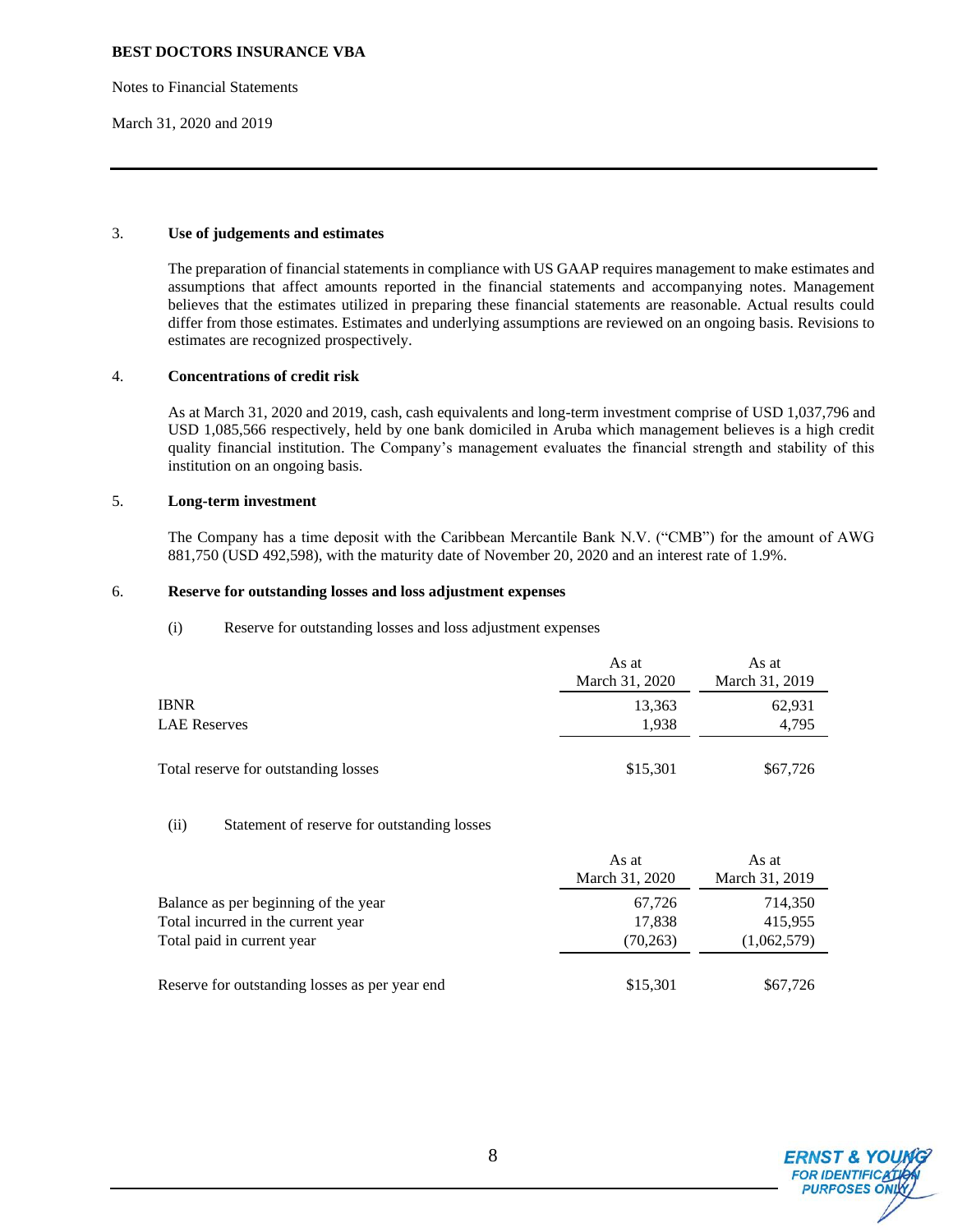Notes to Financial Statements

March 31, 2020 and 2019

#### 6. **Reserve for outstanding losses and loss adjustment expenses** (continued)

The establishment of the reserve for outstanding losses and loss adjustment expenses is based on known facts and interpretation of circumstances and is therefore a complex and dynamic process influenced by a large variety of factors.

These factors include the Company's experience with similar cases and historical trends involving claim payment patterns, pending levels of unpaid claims, claim severity, and frequency patterns.

Other factors impacting the reserve include the continually evolving and changing regulatory and legal environment, actuarial studies, the professional experience and expertise of the Company's management and affiliated adjusters retained to handle individual claims, the quality of the data used for projection purposes, existing claims management and settlement practices, the effect of inflationary trends on future claim settlement costs, court decisions, economic conditions and public attitudes.

In addition, time can be a critical part of the provision's determination, since the longer the span between the incidence of a loss and the payment or settlement of a claim, the more variable the ultimate settlement amount can be. Consequently, the establishment reserve for outstanding losses and loss adjustment expenses relies on the judgement and opinion of a large number of individuals, on historical precedent and trends, on prevailing legal, economic, social and regulatory trends, and on expectations as to future developments. The process of determining the reserve necessarily involves risks that the actual results will deviate from the best estimate made.

The method currently employed to estimate the reserve takes as base the reserve of the parent company multiplied for a percentage determined by the ratio of the premium written of both the parent and its subsidiary. This method is statistically acceptable to estimate the reserve given that the bloc of business of the entity itself is too small to use traditional statistical methods.

## 7. **Related party-transactions**

As at March 31, 2020 and 2019, the net amounts due to related companies can be specified as follows: Best Doctors Insurance Limited (BDIL): Funding that was provided to the parent company offset with expenses paid by BDIL on the Company's behalf.

Best Doctors Insurance Services (BDIS): The net amounts related to premiums from to BDIS, netted with commission funding and commission settlement fees.

|                                                   | As at<br>$31-Mar-20$ | As at<br>$31-Mar-19$ |
|---------------------------------------------------|----------------------|----------------------|
| Due to Best Doctors Insurance<br>Limited, Bermuda | 421,400              | 309,662              |
| Due to Best Doctors Insurance                     |                      |                      |
| Service (BDIS)                                    | 42,671               | 8,641                |
|                                                   | 464,071              | 318,303              |

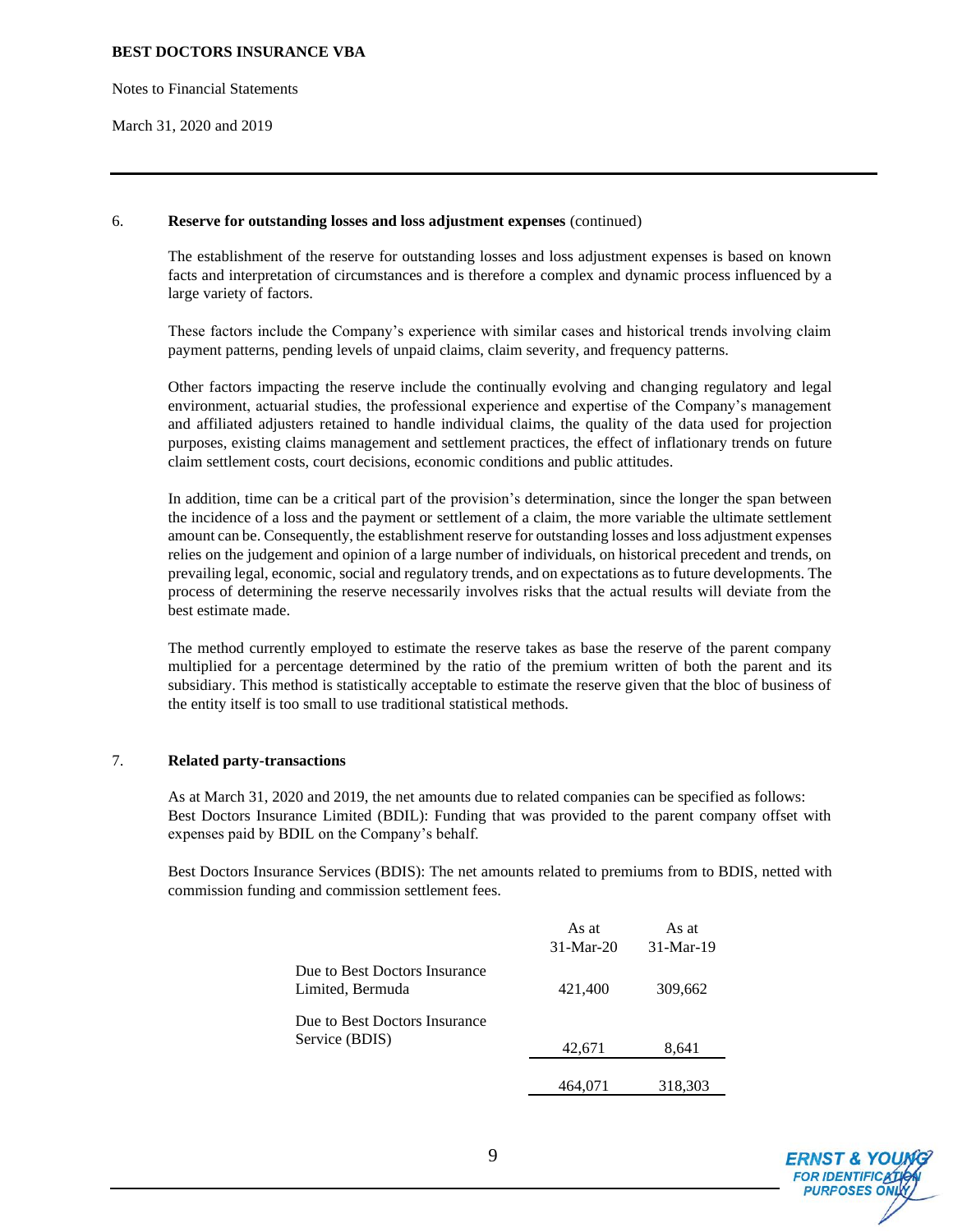Notes to Financial Statements

March 31, 2020 and 2019

#### 8. **Income Taxes**

The Company is subject to Aruban taxation and files an Income Tax return. There were no temporary differences and consequently no deferred assets or liabilities recognized. The company has a loss for the years ending March 31, 2020 and 2019, therefore no income taxes are incurred.

#### 9. **Statutory requirements**

The Company is required by its license to have a solvency margin equal to the highest outcome of the following calculation: 15% of the gross premiums booked in the preceding financial year, or 15% of the average gross claims incurred in the past three financial years. The minimum solvency margin should at all times be held or invested in Aruba. The minimum solvency margin that an insurer must have at its disposal is equivalent to USD 168,539 (AWG 300,000) if it is engaged in the general insurance business. The minimum solvency margin was met as at March 31, 2020.

|                                                                                                                                                     |                                   | 2020          |
|-----------------------------------------------------------------------------------------------------------------------------------------------------|-----------------------------------|---------------|
| Total shareholders' equity (available solvency margin)<br>15% of gross premium 2019<br>15% of average claims 2018 - 2020<br>Minimum solvency margin | \$<br>64.422<br>69,155<br>168,539 | \$<br>503,956 |
| Required solvency margin                                                                                                                            |                                   | 168,539       |
| Excess                                                                                                                                              |                                   | \$<br>335,417 |

The Company is required to maintain adequate technical provisions, which are fully covered by sufficient and acceptable assets in order to guarantee that the Company can meet its actual and future obligations. The Central Bank of Aruba has issued guidelines for assets, which are acceptable. Acceptable assets covered the technical provisions presented on the balance sheet at March 31, 2020.

|                                                |    | 2020                 |
|------------------------------------------------|----|----------------------|
| <b>Total Assets</b>                            |    | 1,073,327            |
| Balance due from related companies             |    |                      |
| <b>Net Assets</b>                              |    | 1,073,327            |
| <b>Current Liabilities</b>                     | Я  | 51,997               |
| Assets available to cover technical provisions |    | 1,021,330            |
| <b>Technical Provisions</b>                    | \$ | 53,303               |
| <b>Surplus</b><br><b>Coverage Ratio</b>        | \$ | 968,027<br>1,916.08% |
|                                                |    |                      |